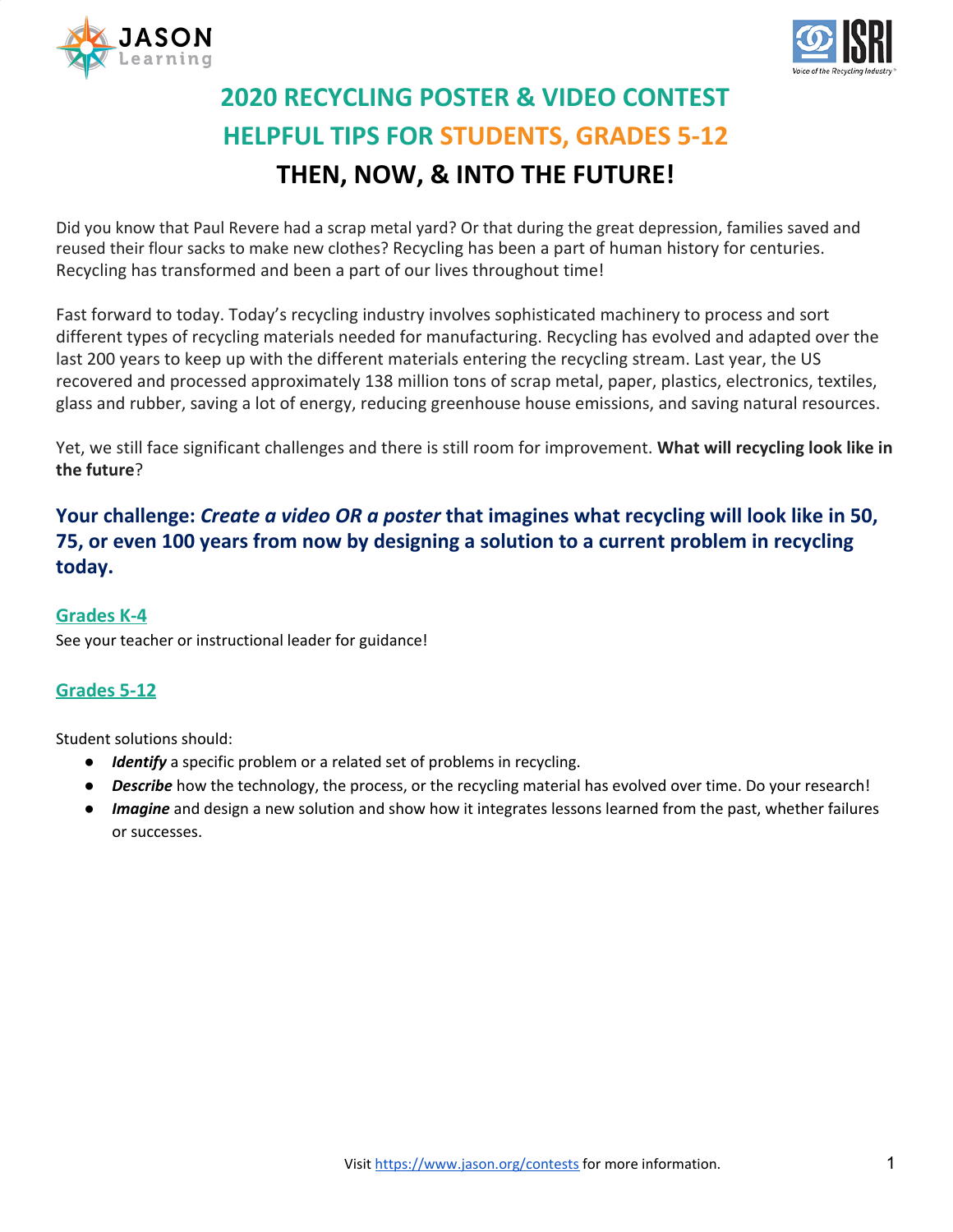



## **Getting Started**

When designing a solution to an open-ended problem like this, sometimes following step-by-step procedures can limit your creativity. But to help you get started, here's a sample approach you might take:

**1. Define the Problem:** conduct some initial research to learn about current challenges in the recycling industry. You might start by researching a specific material (see list below) and learning more about it, or you might start by research something more general like: "challenges in recycling today" (see some examples of current problems below. Remember - recycling works!

 **List of possible materials and commodities to research:**

| <b>Electronics</b> | <b>Plastics</b>   |
|--------------------|-------------------|
| Glass              | Rubber            |
| Paper              | Nonferrous metals |

Ferrous metals Textiles

#### **Examples of some current challenges in recycling today:**

These are just a few ideas! See if you can find others!

**Paper** - things like heavy ink, grease from food, staples, and paperclips can make it difficult to recycle paper. If the paper is too contaminated, it might end up in a landfill, or ruining a batch of recycled paper!

**Glass** - Glass can be recycled over and over again and never lose its strength! However, broken glass can contaminate the recycling stream. The chards of glass can create a mess make it difficult to recover other materials from the pile cleanly!

Electronics - Many electronics are short-lived and so end up being thrown away all too soon. Electronics also contain toxins like lead , mercury, and cadmium, making it hard to recycle.

**Education and/or proper labelling** - There are a lot of recyclable materials out there but every state, every town might label these items a little differently or not at all! It's hard to know what and how to recycle things - and so it all either ends up in the bin, contaminating items that are perfectly good to recycle, or it all ends up in a landfill!

**Plastics** get into our waterways rather than into the recycling stream.

**General efficiency** - Remember! The point of recycling to to salvage as much of the original material as possible, and be able to re-use it and turn it into something new! How can we maximize the yield to support a robust industry and economy while helping the planet?

- 2. **Dig into the problem:** Once you've identified an area that interests you, see if you can find more information about it. If you run into some dead ends, and there isn't too much information out there, you might need to pick a different topic. See what you can find!
- 3. **Collect Information:** Here are some questions you might try to find the answers to: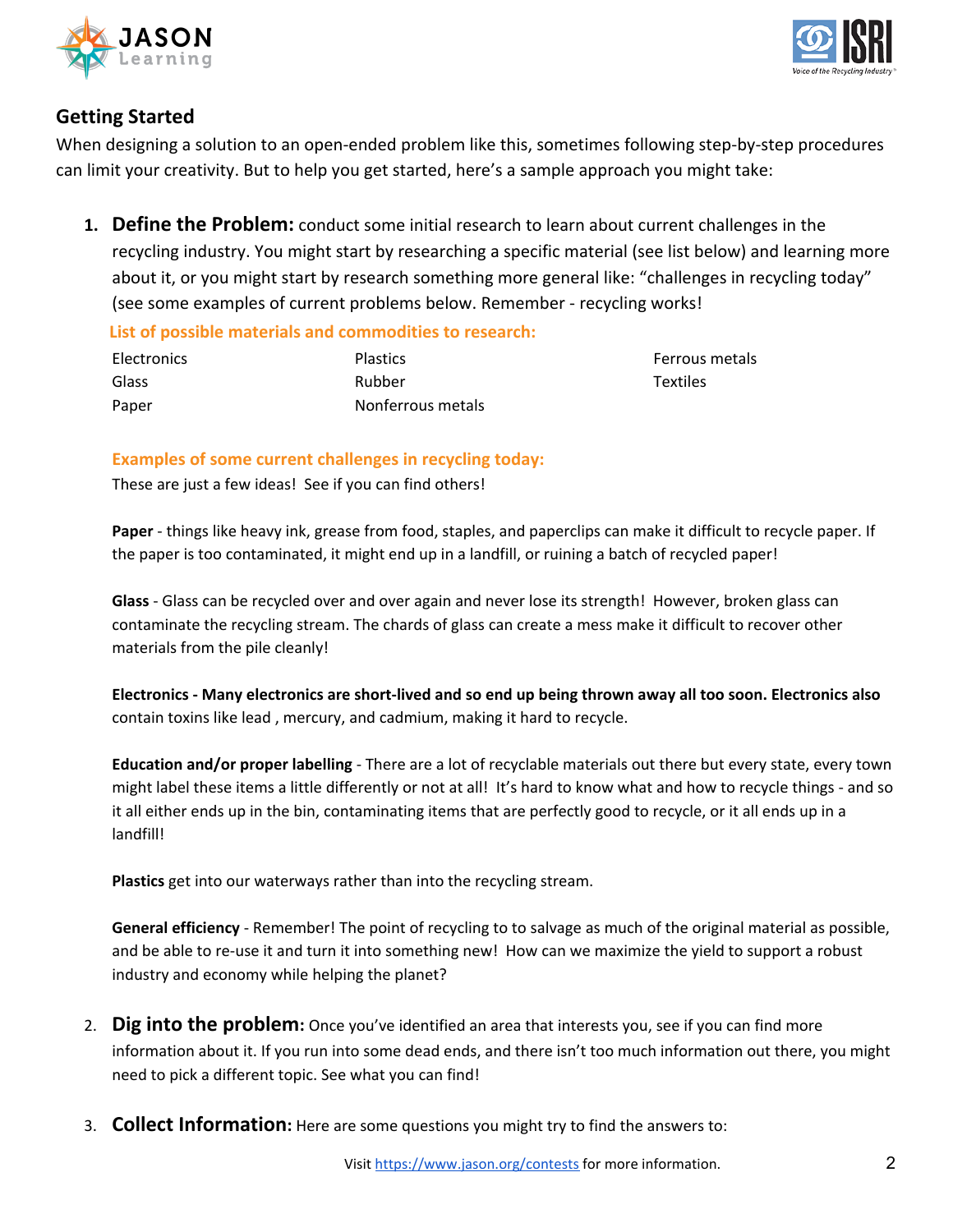



- Why does this challenge or problem exist?
- What is the history of recycling this particular material or process?
- How/when did humans start to recycle this material or use this process? How did the material used to be recycled?
- What's worked in the past?
- What hasn't worked in the past?
- What ideas or lessons can we learn from the past?
- 4. **Ideate** or come up with some ideas for new designs or solutions what will recycling this material look like, or how will this process change in 50, 75, or 100 years from now? Be creative - some of the best, most successful ideas can sometimes come from "strange" places!
- 5. **Put it all together:** Now it's time to put it all together! Decide how you will communicate or display your research and your vision of what recycling will look like in the future. Will you create a video? Or poster? Be sure to review **specific rules and guidelines on [submitting](https://www.jason.org/wp-content/uploads/2019/10/Rules-and-Guidelines-ISRI-2019-20-Contest.pdf) your video or poster**.